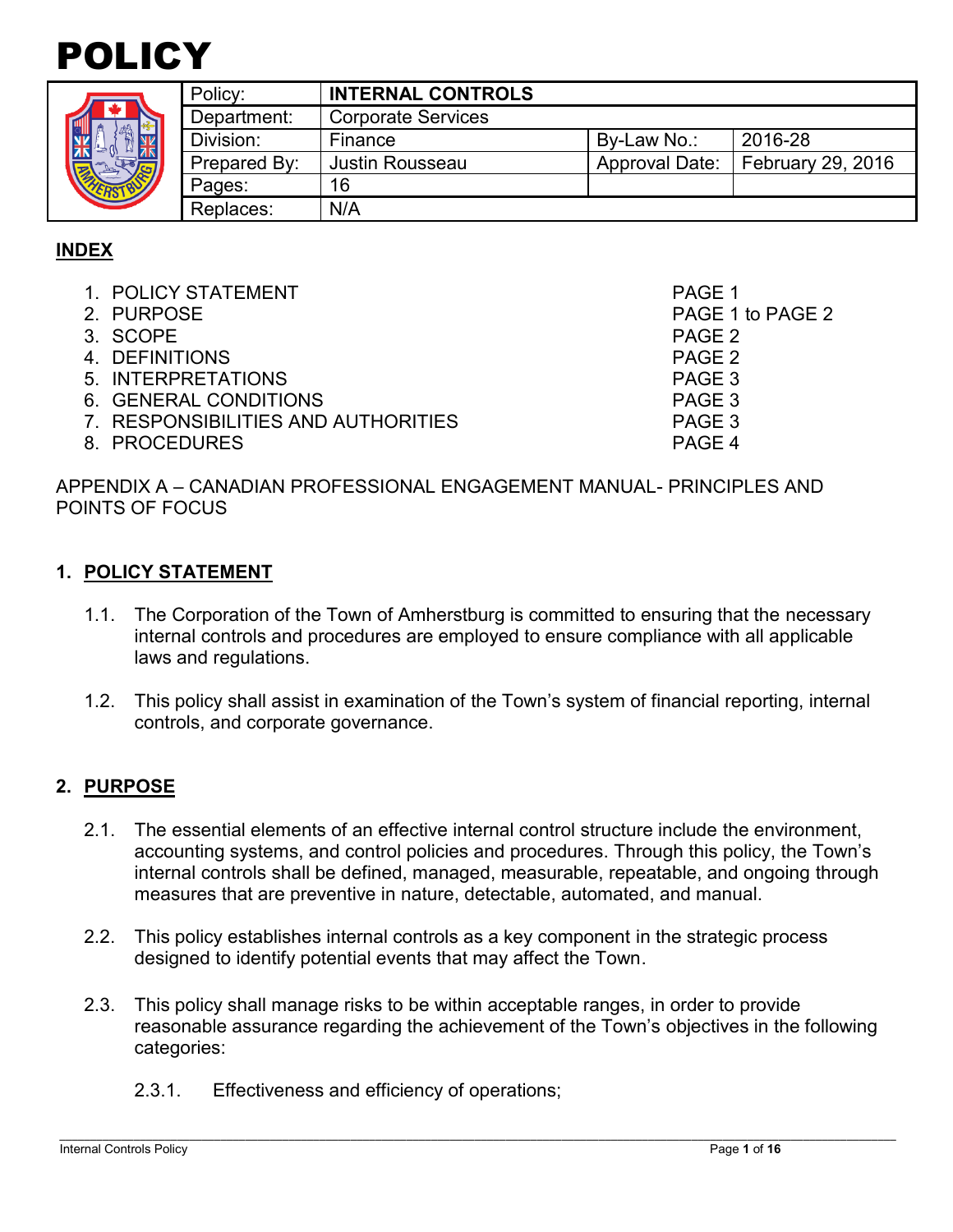- 2.3.2. Reliability of financial reporting; AND,
- 2.3.3. Compliance with applicable laws and regulations.

## **3. SCOPE**

- 3.1. This policy applies to all activities that are undertaken by Administration in regards to the use of assets, whether those assets are financial or non-financial in nature.
- 3.2. This policy shall be reviewed every two years from the date it becomes effective, and/or sooner at the discretion of the Director of Corporate Services/Treasurer.

## **4. DEFINITIONS**

- 4.1. **Chief Administrative Officer (CAO)** is the Chief Administrative Officer for the Corporation of the Town of Amherstburg, which includes the roles and responsibilities as laid out in Section 229 of the *Municipal Act, 2001*.
- 4.2. **Council** refers to the current elected Council for the Corporation of the Town of Amherstburg. This includes, as an entirety, the Mayor, Deputy Mayor and Councillors.
- 4.3. **Deputy Treasurer** is the Deputy Treasurer for the Corporation of the Town of Amherstburg, which includes the roles and responsibilities as laid out in Section 286 of the *Municipal Act, 2001*.
- 4.4. **Director** is the person responsible for direction and operational control of a division as defined on the Town's organizational structure.
- 4.5. **Internal Controls** are a process by which the Town attempts to prevent or minimize the likelihood of accounting-related errors, irregularities, and illegal acts. Internal controls help safeguard funds, provide efficient and effective management of assets, and permit accurate financial accounting. Internal controls cannot eliminate all errors and irregularities, but they can alert Council to potential problems.
- 4.6. **Manager** reports directly to a Director (or the CAO in some instances) and who is responsible for a department within a division of the Corporation, as defined on the Town's organizational structure.
- 4.7. **Senior Management Team (SMT)** is comprised of the Chief Administrative Officer and the Directors. If a Director is unavailable, a delegate may be assigned.
- 4.8. **Staff** is any person employed with the Town of Amherstburg, including any union or nonunion, regular or temporary, full-time, part-time, seasonal or casual staff member, including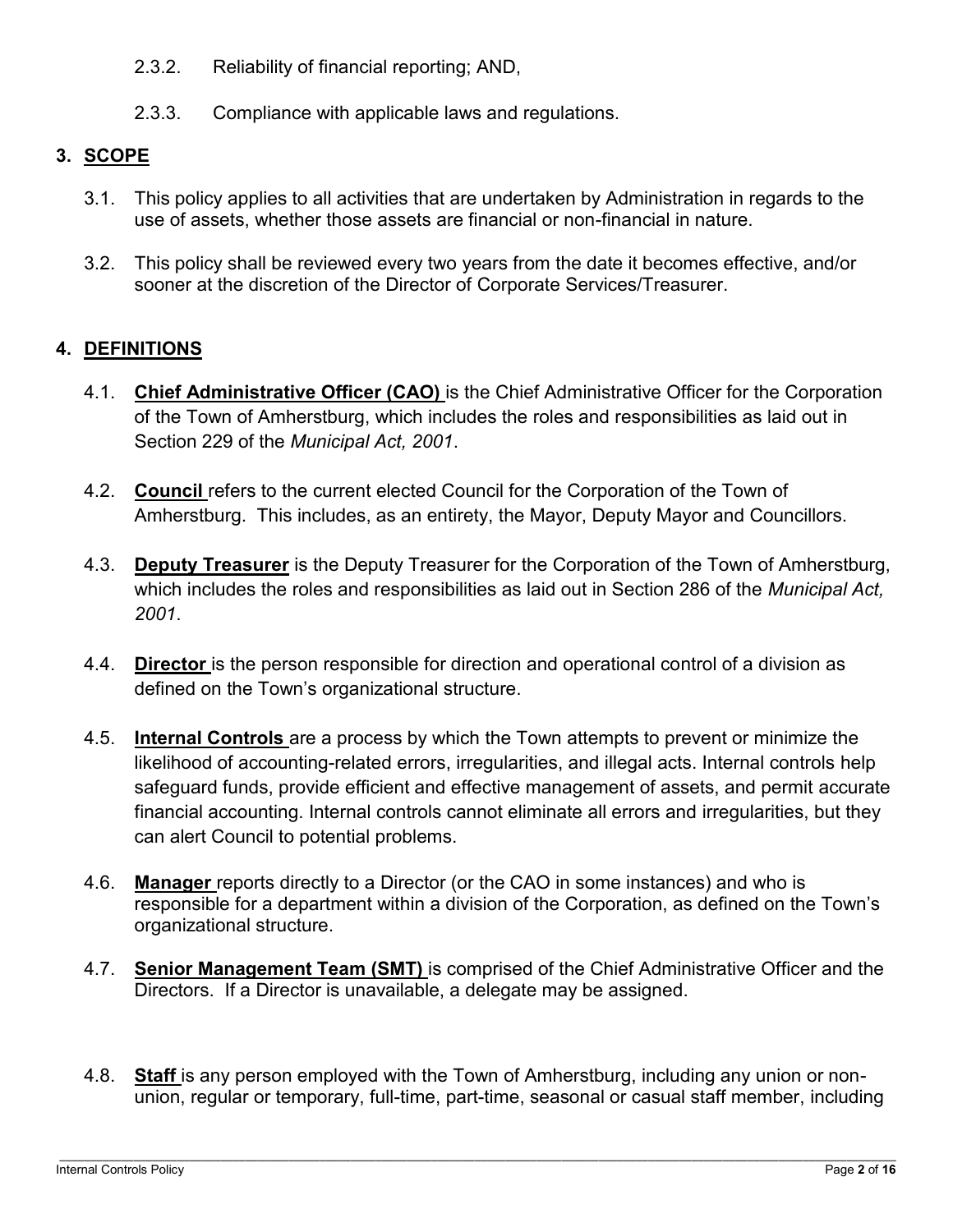but not limited to permanent staff, temporary staff, students, recreation staff, contract employees, and paid work placements.

- 4.9. **Town** is the Corporation of the Town of Amherstburg.
- 4.10. **Treasurer** is the Treasurer for the Corporation of the Town of Amherstburg, which includes the roles and responsibilities as laid out in Section 286 of the *Municipal Act, 2001*.

### **5. INTERPRETATIONS**

5.1. Any reference in this Policy to any statute or any section of a statute shall, unless expressly stated, be deemed to be reference to the statute as amended, restated or re-enacted from time to time. Any references to a By-law or Town policy shall be deemed to be a reference to the most recent passed policy or By-law and any replacements thereto.

#### **6. GENERAL CONDITIONS**

- 6.1. The Town's process of internal controls are laid out in Appendix A and will be utilized to evaluate the design (matching controls to risks) and the implementation (controls in use) of the following elements of internal control:
	- 6.1.1. Control Environment
	- 6.1.2. Risk Assessment
	- 6.1.3. Financial Reporting
	- 6.1.4. Fraud Prevention
	- 6.1.5. Monitoring

#### **7. RESPONSIBILITIES AND AUTHORITIES**

- 7.1. **Chief Administrative Officer (CAO)** has the authority and responsibility to:
	- 7.1.1. Ensure that all actions undertaken by employees are consistent with this policy.
	- 7.1.2. Support the Town's control and risk management activities
- 7.2. **Director of Corporate Services/Treasurer** has the authority and responsibility to:
	- 7.2.1. Provide guidance on the design and implementation of internal controls.
	- 7.2.2. Develop and implement actions plans for improvement of internal controls as deemed necessary.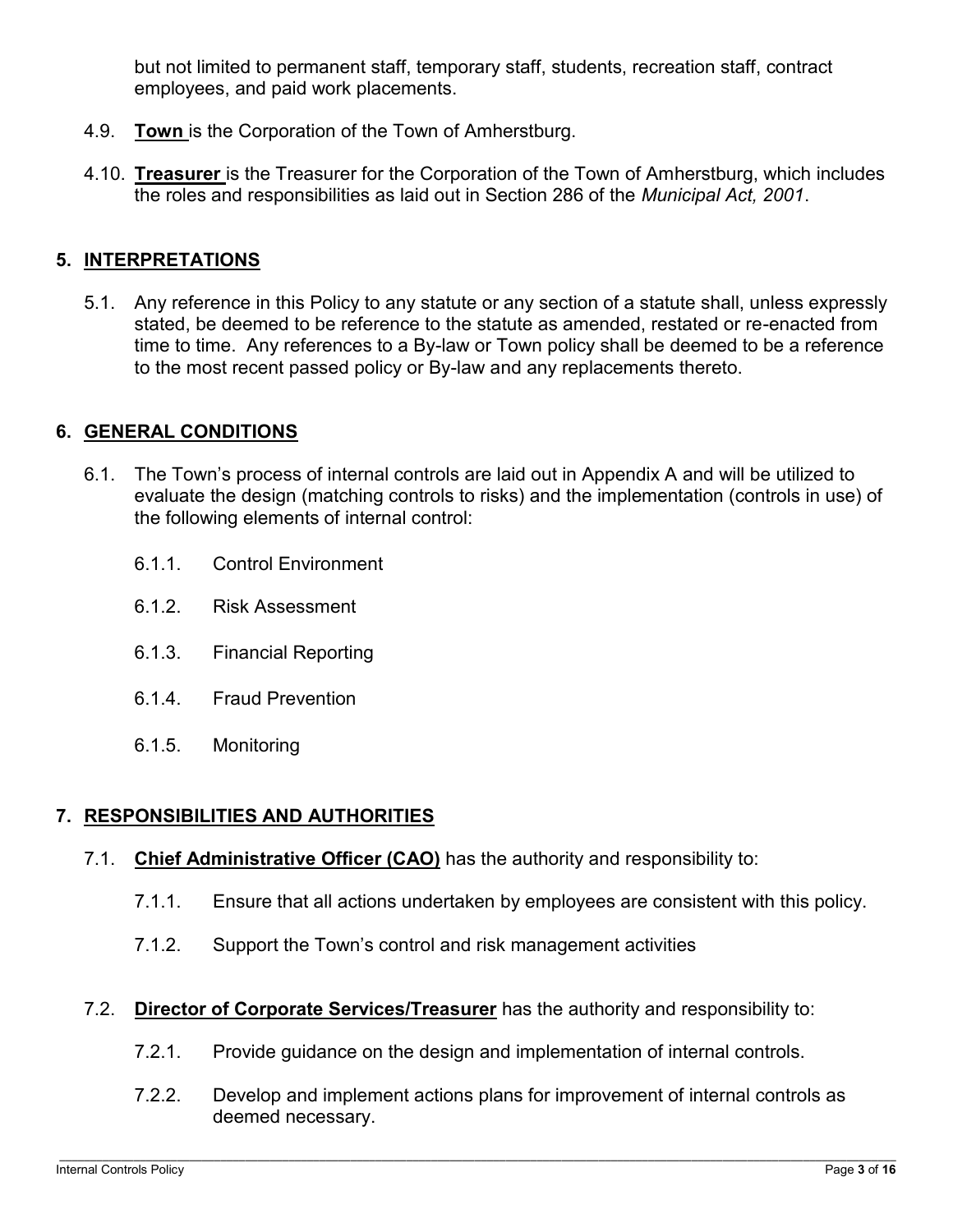- 7.2.3. Establish, execute, and monitor the proficiency of internal controls and the potential exposure to risk.
- 7.2.4. Validate adequacy and effectiveness of controls, while providing recommendations to the CAO and Council.
- 7.2.5. In the absent of the Treasurer, the Deputy Treasurer shall assume the roles and responsibilities of the Treasurer.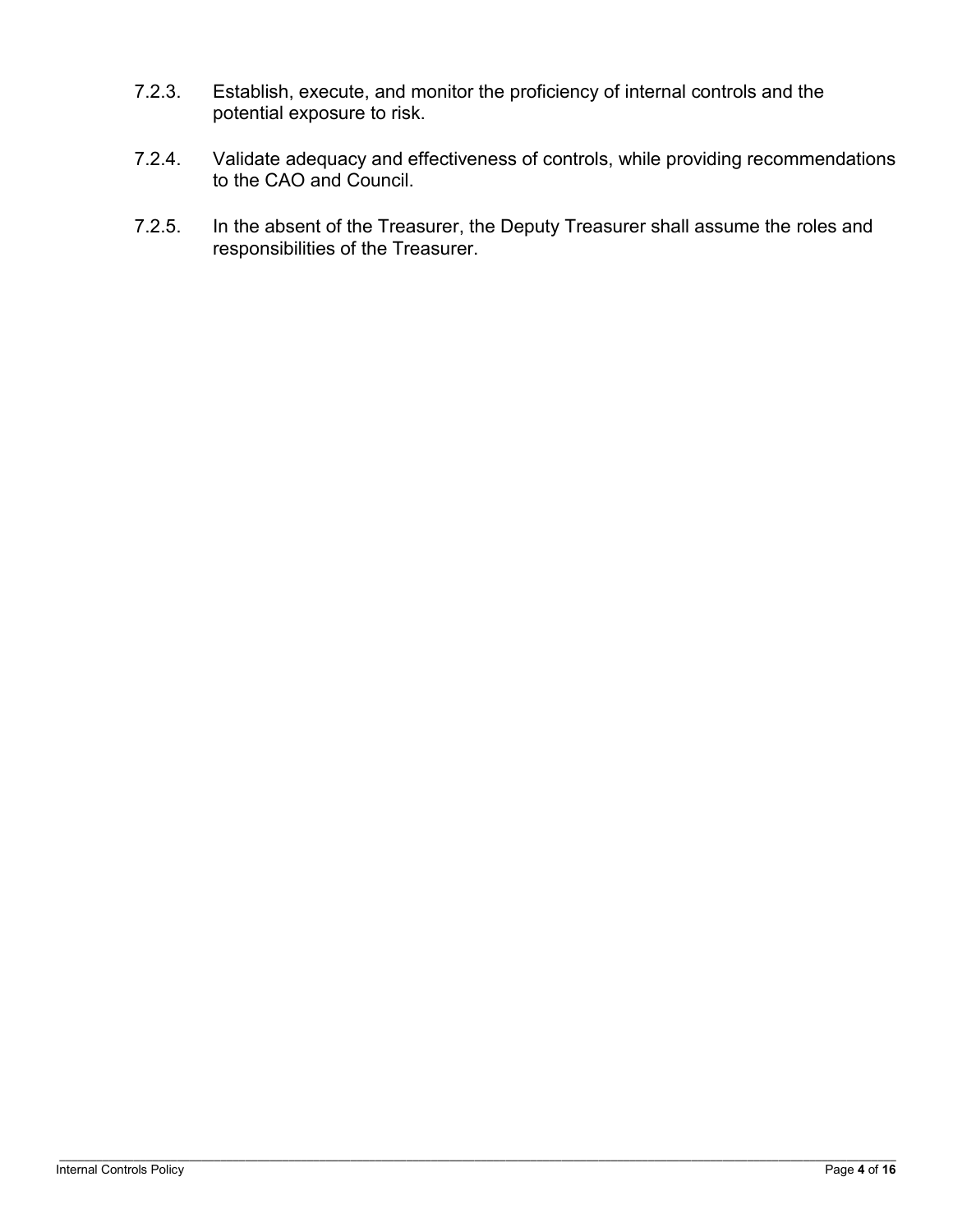#### **APPENDIX A - CANADIAN PROFESSIONAL ENGAGEMENT MANUAL – PRINCIPLES & POINTS OF FOCUS**

- 1. This checklist is based upon the 2013 edition of the Canadian Professional Engagement Manual Entity Level Control Check List.
- **2. Note that this is the control manual used by audit firms when conducting financial statement audits.**

|    | Entity                                                                                                                                                                                                                                                                                                                                                                                                                                                                                                                                                                                                                                                                                       | Period ended                                                             |                                                                       |                                |                             |
|----|----------------------------------------------------------------------------------------------------------------------------------------------------------------------------------------------------------------------------------------------------------------------------------------------------------------------------------------------------------------------------------------------------------------------------------------------------------------------------------------------------------------------------------------------------------------------------------------------------------------------------------------------------------------------------------------------|--------------------------------------------------------------------------|-----------------------------------------------------------------------|--------------------------------|-----------------------------|
|    | <b>Control Environment</b>                                                                                                                                                                                                                                                                                                                                                                                                                                                                                                                                                                                                                                                                   | Describe the evidence obtained and<br>reviewed to support control design | What inquiries/observations made<br>to assess control implementation? | Has risk<br>been<br>mitigated? | <b>Initials</b><br>W/P ref. |
| 1. | Risk: No emphasis is placed on need for integrity and ethical values                                                                                                                                                                                                                                                                                                                                                                                                                                                                                                                                                                                                                         |                                                                          |                                                                       |                                |                             |
|    | Identify controls (if any) that apply such as:<br>□ Management continually demonstrates, through<br>words and actions, a commitment to high ethical<br>standards.<br>□ Management removes or reduces incentives or<br>temptations that might cause personnel to engage in<br>dishonest or unethical acts.<br>$\Box$ A code of conduct or equivalent exists that sets out<br>expected standards of ethical and moral behaviour.<br>$\Box$ Employees clearly understand what behaviour is<br>acceptable and unacceptable and know what to do<br>when they encounter improper behaviour.<br>$\Box$ Employees are always disciplined for improper<br>behaviour.<br>$\Box$ Other (explain).       |                                                                          |                                                                       |                                |                             |
| 2. | Risk: Incompetent employees may be hired or retained                                                                                                                                                                                                                                                                                                                                                                                                                                                                                                                                                                                                                                         |                                                                          |                                                                       |                                |                             |
|    | Identify controls (if any) that apply such as:<br>□ Company personnel have the competence and<br>training necessary for their assigned duties.<br>□ Management specifies the requisite knowledge and<br>skills required for employee positions.<br>$\Box$ Job descriptions exist and are effectively used.<br>$\Box$ Management provides personnel with access to<br>training programs on relevant topics.<br>$\Box$ Adequate staffing levels are maintained to effectively<br>perform required tasks.<br>$\Box$ Initial and ongoing matching of staff skills to their job<br>descriptions.<br>$\Box$ Staff are compensated and rewarded for good<br>performance.<br>$\Box$ Other (explain). |                                                                          |                                                                       |                                |                             |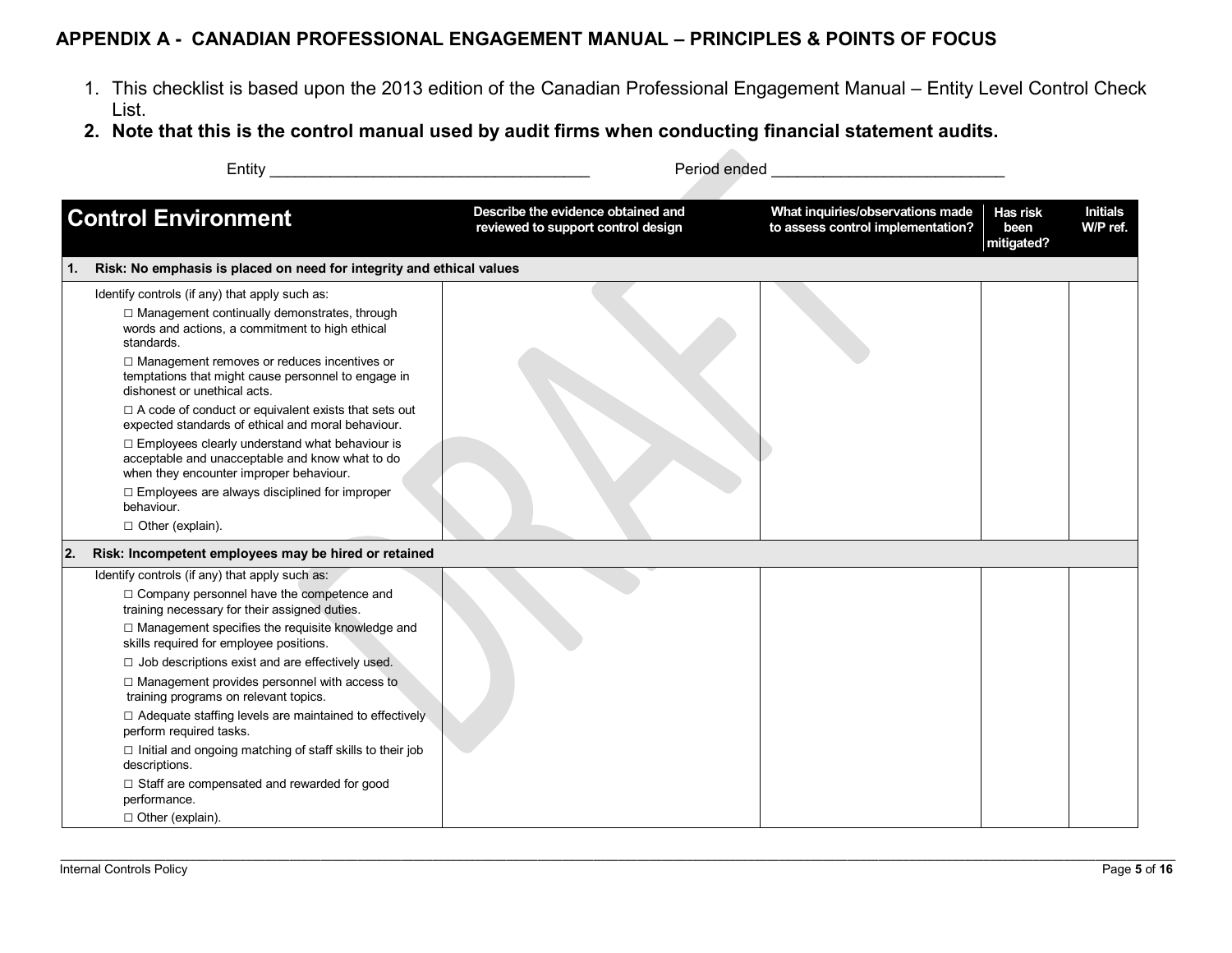| <b>Control Environment</b>                                                                                                                                                                                                                                                                                                                                                                                                                                                                                                                                                                                                                                        | Describe the evidence obtained and<br>reviewed to support control design | What inquiries/observations made<br>to assess control implementation? | Has risk<br>been<br>mitigated? | <b>Initials</b><br>W/P ref. |
|-------------------------------------------------------------------------------------------------------------------------------------------------------------------------------------------------------------------------------------------------------------------------------------------------------------------------------------------------------------------------------------------------------------------------------------------------------------------------------------------------------------------------------------------------------------------------------------------------------------------------------------------------------------------|--------------------------------------------------------------------------|-----------------------------------------------------------------------|--------------------------------|-----------------------------|
| Risk: Ineffective management oversight provided by those charged with governance (where applicable)<br>13.                                                                                                                                                                                                                                                                                                                                                                                                                                                                                                                                                        |                                                                          |                                                                       |                                |                             |
| Identify controls (if any) that apply such as:<br>$\Box$ A majority of board members are independent of<br>management.<br>$\Box$ There is appropriate experience, stature and financial<br>expertise on the board (and the audit committee) to<br>provide the necessary oversight.                                                                                                                                                                                                                                                                                                                                                                                |                                                                          |                                                                       |                                |                             |
| $\Box$ Significant issues and other information (financial<br>results, etc.) are communicated to the board in a<br>timely manner.                                                                                                                                                                                                                                                                                                                                                                                                                                                                                                                                 |                                                                          |                                                                       |                                |                             |
| $\Box$ The board provides effective oversight over<br>management's activities. This includes raising difficult<br>questions and pursuing answers.                                                                                                                                                                                                                                                                                                                                                                                                                                                                                                                 |                                                                          |                                                                       |                                |                             |
| $\Box$ The board of directors meets on a regular basis and<br>minutes of meetings are circulated on a timely basis.                                                                                                                                                                                                                                                                                                                                                                                                                                                                                                                                               |                                                                          |                                                                       |                                |                             |
| $\Box$ Where an audit committee exists, they have a charter<br>outlining duties and responsibilities.                                                                                                                                                                                                                                                                                                                                                                                                                                                                                                                                                             |                                                                          |                                                                       |                                |                             |
| $\Box$ Discussions take place about the risk of management<br>override and the effectiveness of internal controls over<br>financial reporting.                                                                                                                                                                                                                                                                                                                                                                                                                                                                                                                    |                                                                          |                                                                       |                                |                             |
| $\Box$ Deficiencies identified in internal control are<br>addressed on a timely basis.                                                                                                                                                                                                                                                                                                                                                                                                                                                                                                                                                                            |                                                                          |                                                                       |                                |                             |
| $\Box$ The scope of activities of the external auditor(s) is<br>reviewed at least annually.                                                                                                                                                                                                                                                                                                                                                                                                                                                                                                                                                                       |                                                                          |                                                                       |                                |                             |
| $\Box$ Other (explain).                                                                                                                                                                                                                                                                                                                                                                                                                                                                                                                                                                                                                                           |                                                                          |                                                                       |                                |                             |
| Risk: Management has a poor attitude toward internal controls and/or managing business risks<br>14.                                                                                                                                                                                                                                                                                                                                                                                                                                                                                                                                                               |                                                                          |                                                                       |                                |                             |
| Identify controls (if any) that apply such as:<br>$\Box$ Management demonstrates positive attitudes and<br>actions toward:<br>The establishment and maintenance of sound<br>internal control over financial reporting<br>(including<br>management override and other fraud),<br>Appropriate selection/application of<br>$\bullet$<br>accounting policies,<br>Information processing controls, and<br>The treatment of accounting personnel.<br>$\Box$ Management emphasizes appropriate behaviour to<br>operating personnel.<br>□ Management has established procedures to prevent<br>unauthorized access to, or destruction of assets,<br>documents and records. |                                                                          |                                                                       |                                |                             |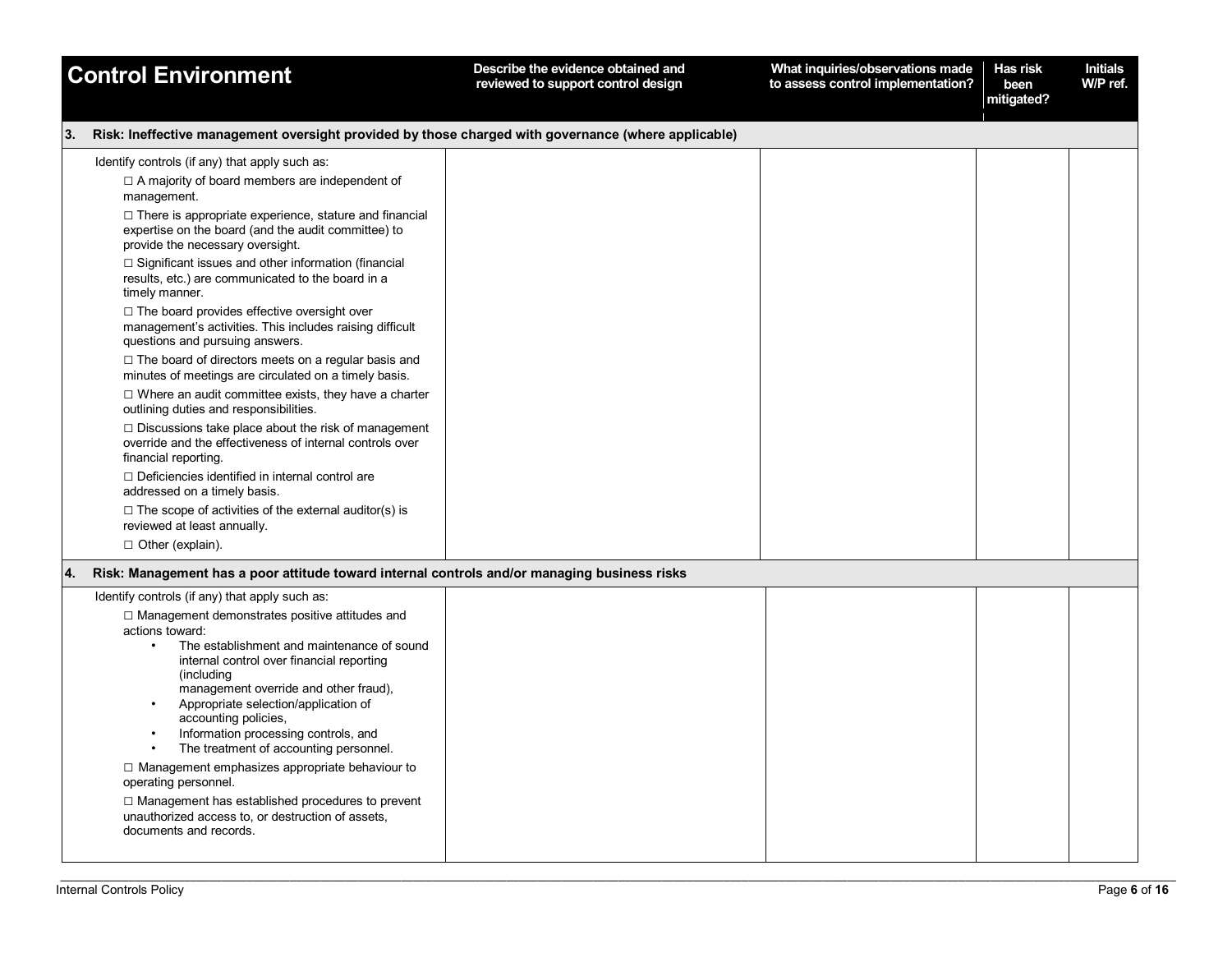|     | <b>Control Environment</b>                                                                                                                                                                           | Describe the evidence obtained and<br>reviewed to support control design | What inquiries/observations made<br>to assess control implementation? | Has risk<br>been<br>mitigated? | <b>Initials</b><br>W/P ref. |
|-----|------------------------------------------------------------------------------------------------------------------------------------------------------------------------------------------------------|--------------------------------------------------------------------------|-----------------------------------------------------------------------|--------------------------------|-----------------------------|
|     | $\Box$ Management analyzes business risks and takes<br>appropriate action.<br>$\Box$ Other (explain).                                                                                                |                                                                          |                                                                       |                                |                             |
|     |                                                                                                                                                                                                      |                                                                          |                                                                       |                                |                             |
| 55. | Risk: Ineffective/inappropriate organizational structure for planning, controlling and achieving objectives                                                                                          |                                                                          |                                                                       |                                |                             |
|     | Identify controls (if any) that apply such as:                                                                                                                                                       |                                                                          |                                                                       |                                |                             |
|     | $\Box$ There is an appropriate organizational structure to<br>facilitate achievement of entity objectives, operating<br>functions and regulatory requirements.                                       |                                                                          |                                                                       |                                |                             |
|     | □ Management clearly understands its responsibility<br>and authority for business activities and possesses the<br>requisite experience and levels of knowledge to properly<br>execute its positions. |                                                                          |                                                                       |                                |                             |
|     | $\Box$ The entity structure facilitates the flow of reliable and<br>timely information to the appropriate people for planning<br>and controlling activities.                                         |                                                                          |                                                                       |                                |                             |
|     | □ Incompatible duties are segregated to the extent<br>possible.                                                                                                                                      |                                                                          |                                                                       |                                |                             |
|     | $\Box$ Other (explain).                                                                                                                                                                              |                                                                          |                                                                       |                                |                             |
| 6.  | Risk: Unclear lines of accountability/reporting leading to poor decision-making and possible errors in the financial statements                                                                      |                                                                          |                                                                       |                                |                             |
|     | Identify controls (if any) that apply such as:                                                                                                                                                       |                                                                          |                                                                       |                                |                             |
|     | $\Box$ There are policies and procedures for authorization<br>and approval of transactions.                                                                                                          |                                                                          |                                                                       |                                |                             |
|     | $\Box$ Appropriate lines of reporting exist, appropriate to the<br>entity's size and nature of activities.                                                                                           |                                                                          |                                                                       |                                |                             |
|     | $\Box$ There is a process for assigning ownership of<br>information and who is authorized to initiate or<br>change transactions.                                                                     |                                                                          |                                                                       |                                |                             |
|     | □ Job descriptions include control-related<br>responsibilities.                                                                                                                                      |                                                                          |                                                                       |                                |                             |
|     | $\Box$ The board of directors and/or audit committee<br>considers how management identifies, monitors and<br>controls business/financial risks affecting the entity                                  |                                                                          |                                                                       |                                |                             |
|     | $\Box$ Other (explain).                                                                                                                                                                              |                                                                          |                                                                       |                                |                             |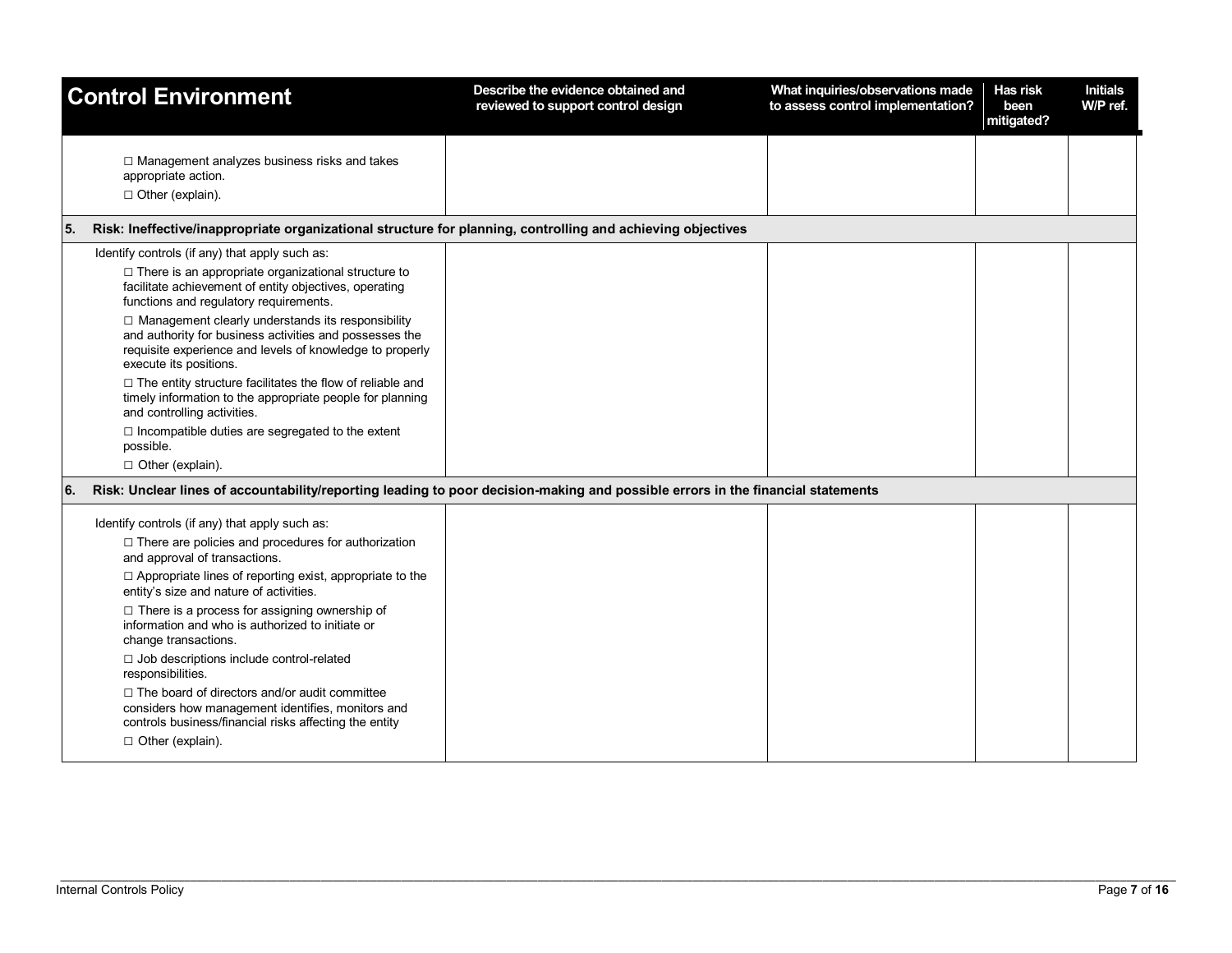|     | <b>Control Environment</b>                                                                                                                                                                                                                                           | Describe the evidence obtained and<br>reviewed to support control design | What inquiries/observations made<br>to assess control implementation? | Has risk<br>been<br>mitigated? | <b>Initials</b><br>W/P ref. |
|-----|----------------------------------------------------------------------------------------------------------------------------------------------------------------------------------------------------------------------------------------------------------------------|--------------------------------------------------------------------------|-----------------------------------------------------------------------|--------------------------------|-----------------------------|
| 17. | Risk: No policies/procedures exist to ensure effective HR management                                                                                                                                                                                                 |                                                                          |                                                                       |                                |                             |
|     | Identify controls (if any) that apply such as:<br>$\Box$ Management establishes/enforces standards for hiring<br>the most qualified individuals, with emphasis on<br>education, prior work experience and evidence of<br>integrity and ethical behaviour.            |                                                                          |                                                                       |                                |                             |
|     | $\Box$ Recruiting practices (particularly for employees with<br>access to assets susceptible to misappropriation)<br>include in-depth employment interviews, background<br>checks and presentations on entity's culture, expected<br>behaviours and operating style. |                                                                          |                                                                       |                                |                             |
|     | $\Box$ Job performance is periodically evaluated &<br>reviewed with each employee and appropriate action is<br>taken.                                                                                                                                                |                                                                          |                                                                       |                                |                             |
|     | $\Box$ Training policies address prospective roles and<br>responsibilities and expected levels of performance and<br>evolving needs.                                                                                                                                 |                                                                          |                                                                       |                                |                             |
|     | $\Box$ Other (explain).                                                                                                                                                                                                                                              |                                                                          |                                                                       |                                |                             |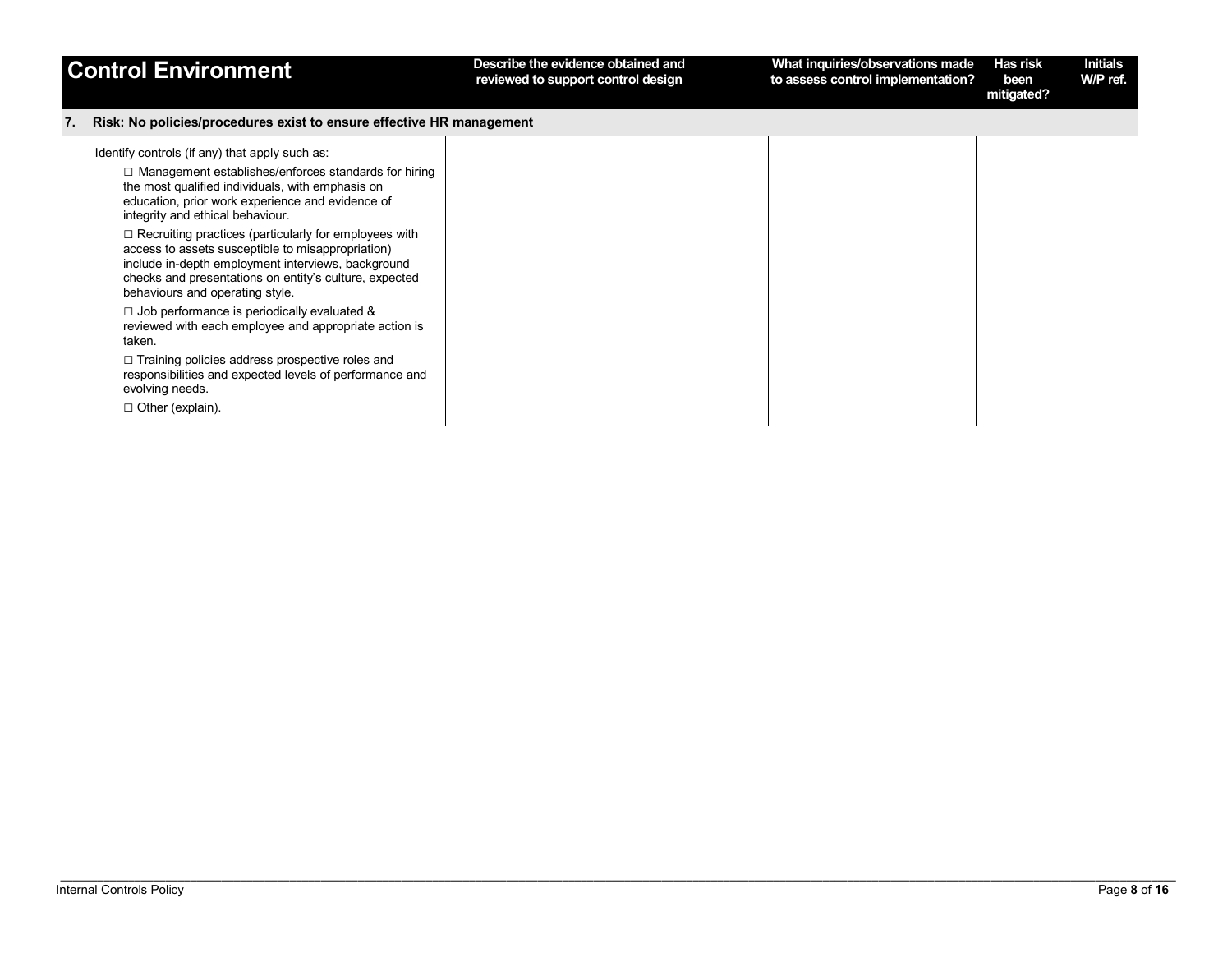| <b>Risk Assessment</b>                                                                                                                                                                                                                                                                                                                                                                                                                                                                                                                                                                                                                                                                                                                                                                                                                     | Describe the evidence obtained and reviewed to<br>support control design | What inquiries/observations<br>made to assess control<br>implementation? | Has risk<br>been<br>mitigated? | <b>Initials</b><br>W/P ref. |
|--------------------------------------------------------------------------------------------------------------------------------------------------------------------------------------------------------------------------------------------------------------------------------------------------------------------------------------------------------------------------------------------------------------------------------------------------------------------------------------------------------------------------------------------------------------------------------------------------------------------------------------------------------------------------------------------------------------------------------------------------------------------------------------------------------------------------------------------|--------------------------------------------------------------------------|--------------------------------------------------------------------------|--------------------------------|-----------------------------|
| Risk: Management is often surprised by events (including internal and external events, transactions or circumstances) that were not previously identified/assessed<br>1.<br>or is continually reacting to events rather than planning ahead                                                                                                                                                                                                                                                                                                                                                                                                                                                                                                                                                                                                |                                                                          |                                                                          |                                |                             |
| Identify controls (if any) that apply such as:<br>$\Box$ Management has established and communicates the<br>company's mission, strategy and objectives to<br>employees.<br>$\Box$ Risks are regularly identified/assessed and updated as<br>part of the business planning process.<br>□ Management identifies/assesses:<br>Business risks (that prevent achievement of<br>objectives), business process risks and fraud risk<br>factors, including management override.<br>New/emerging risk factors such as new operations,<br>acquisitions/divestitures, changes in<br>IT and control systems, new financial reporting<br>requirements and changes in key personnel.<br>Financial reporting risks that result from<br>operations and compliance with laws and<br>regulations.<br>$\Box$ Management develops a business plan/budget which |                                                                          |                                                                          |                                |                             |
| is compared to actual results on a regular basis,<br>variances explained and appropriate action taken.                                                                                                                                                                                                                                                                                                                                                                                                                                                                                                                                                                                                                                                                                                                                     |                                                                          |                                                                          |                                |                             |
| $\Box$ Changes in risks are identified in a timely manner.                                                                                                                                                                                                                                                                                                                                                                                                                                                                                                                                                                                                                                                                                                                                                                                 |                                                                          |                                                                          |                                |                             |
| $\Box$ Management develops plans to mitigate significant<br>identified risks.                                                                                                                                                                                                                                                                                                                                                                                                                                                                                                                                                                                                                                                                                                                                                              |                                                                          |                                                                          |                                |                             |
| $\Box$ Other (explain).                                                                                                                                                                                                                                                                                                                                                                                                                                                                                                                                                                                                                                                                                                                                                                                                                    |                                                                          |                                                                          |                                |                             |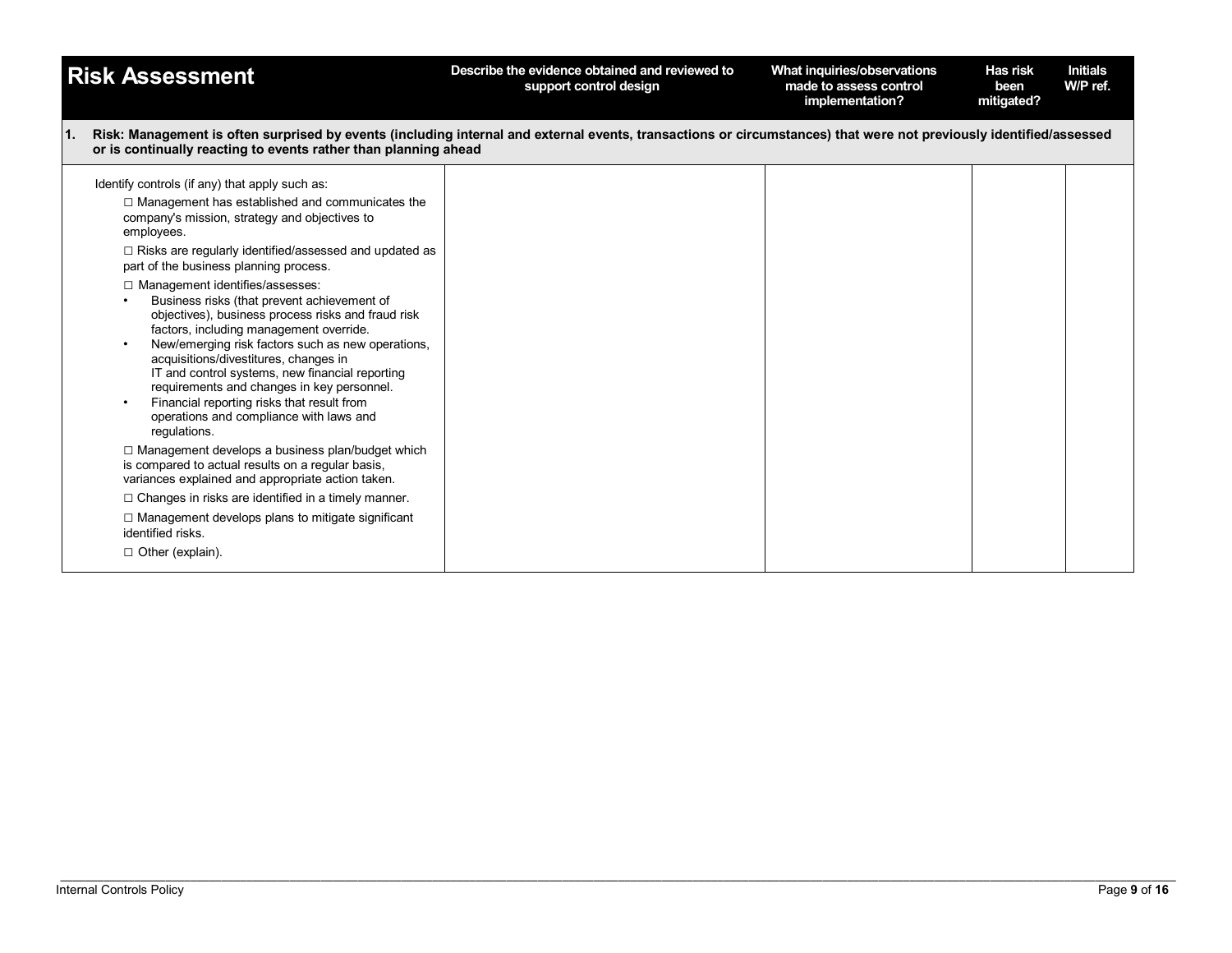|    | <b>Financial Reporting</b>                                                                                                                                                                                                                                                                                                                                                                                                                                                                                                                                                                                                                                                                                                                                                                                                                                                                                                                                                                                                                                                                                                                                                                                                                                                                                                                     | Describe the evidence obtained and reviewed<br>to support control design | What inquiry/observations<br>made to assess control<br>implementation? | Has risk<br>been<br>mitigated? | <b>Initials</b><br>W/P ref. |
|----|------------------------------------------------------------------------------------------------------------------------------------------------------------------------------------------------------------------------------------------------------------------------------------------------------------------------------------------------------------------------------------------------------------------------------------------------------------------------------------------------------------------------------------------------------------------------------------------------------------------------------------------------------------------------------------------------------------------------------------------------------------------------------------------------------------------------------------------------------------------------------------------------------------------------------------------------------------------------------------------------------------------------------------------------------------------------------------------------------------------------------------------------------------------------------------------------------------------------------------------------------------------------------------------------------------------------------------------------|--------------------------------------------------------------------------|------------------------------------------------------------------------|--------------------------------|-----------------------------|
| 1. | Risk: Transactions, events and conditions that are significant to the financial statements may not be captured or recorded                                                                                                                                                                                                                                                                                                                                                                                                                                                                                                                                                                                                                                                                                                                                                                                                                                                                                                                                                                                                                                                                                                                                                                                                                     |                                                                          |                                                                        |                                |                             |
|    | Identify controls (if any) that apply such as:<br>$\Box$ Management has a good attitude regarding the<br>disclosure of events and conditions that could be<br>significant to the financial statements.<br>$\Box$ Staff is expected to communicate bad news to<br>management on a timely basis.<br>□ Financial staff regularly reviews legal invoices,<br>minutes and other similar types of documents for<br>unrecorded events and conditions.<br>$\Box$ Management has implemented procedures for<br>identifying certain events and conditions (amortization,                                                                                                                                                                                                                                                                                                                                                                                                                                                                                                                                                                                                                                                                                                                                                                                 |                                                                          |                                                                        |                                |                             |
|    | recoverable amounts, FMVs, etc.) that could be<br>significant to the financial statements.<br>$\Box$ Other (explain).                                                                                                                                                                                                                                                                                                                                                                                                                                                                                                                                                                                                                                                                                                                                                                                                                                                                                                                                                                                                                                                                                                                                                                                                                          |                                                                          |                                                                        |                                |                             |
| 2. | Risk: Poor oversight/control over financial reporting, journal entries and preparation of significant estimates/disclosures that could result in material misstatements<br>in the financial statements                                                                                                                                                                                                                                                                                                                                                                                                                                                                                                                                                                                                                                                                                                                                                                                                                                                                                                                                                                                                                                                                                                                                         |                                                                          |                                                                        |                                |                             |
|    | Identify controls (if any) that apply such as:<br>$\Box$ Management employs competent personnel or<br>hires appropriate specialist to prepare the financial<br>reports (including estimates and accruals).<br>$\Box$ Accounting applications used for financial reporting<br>utilize the standard control features found in most<br>commercial software packages.<br>$\Box$ Spreadsheets used in F/S preparation are<br>password- protected, kept in a central location,<br>backed up and regularly checked for logic and<br>calculation errors.<br>$\Box$ Procedures are in place to ensure that all transactions<br>are recorded in accordance with GAAP.<br>$\Box$ All subsidiary ledgers are reconciled to the general<br>ledger. These reconciliations are signed and dated by the<br>preparer/reviewer and supporting documentation attached.<br>$\Box$ All account balances are reconciled prior to closing<br>the books, including confirming that balances agree with<br>related parties (including reconciling subsidiary<br>balances to GL balances).<br>$\Box$ A procedure exists that details how significant<br>estimates and accruals are prepared. This would<br>include calculations, assumptions, reliability of<br>underlying information, use of specialists (if any),<br>management review and consistency in application |                                                                          |                                                                        |                                |                             |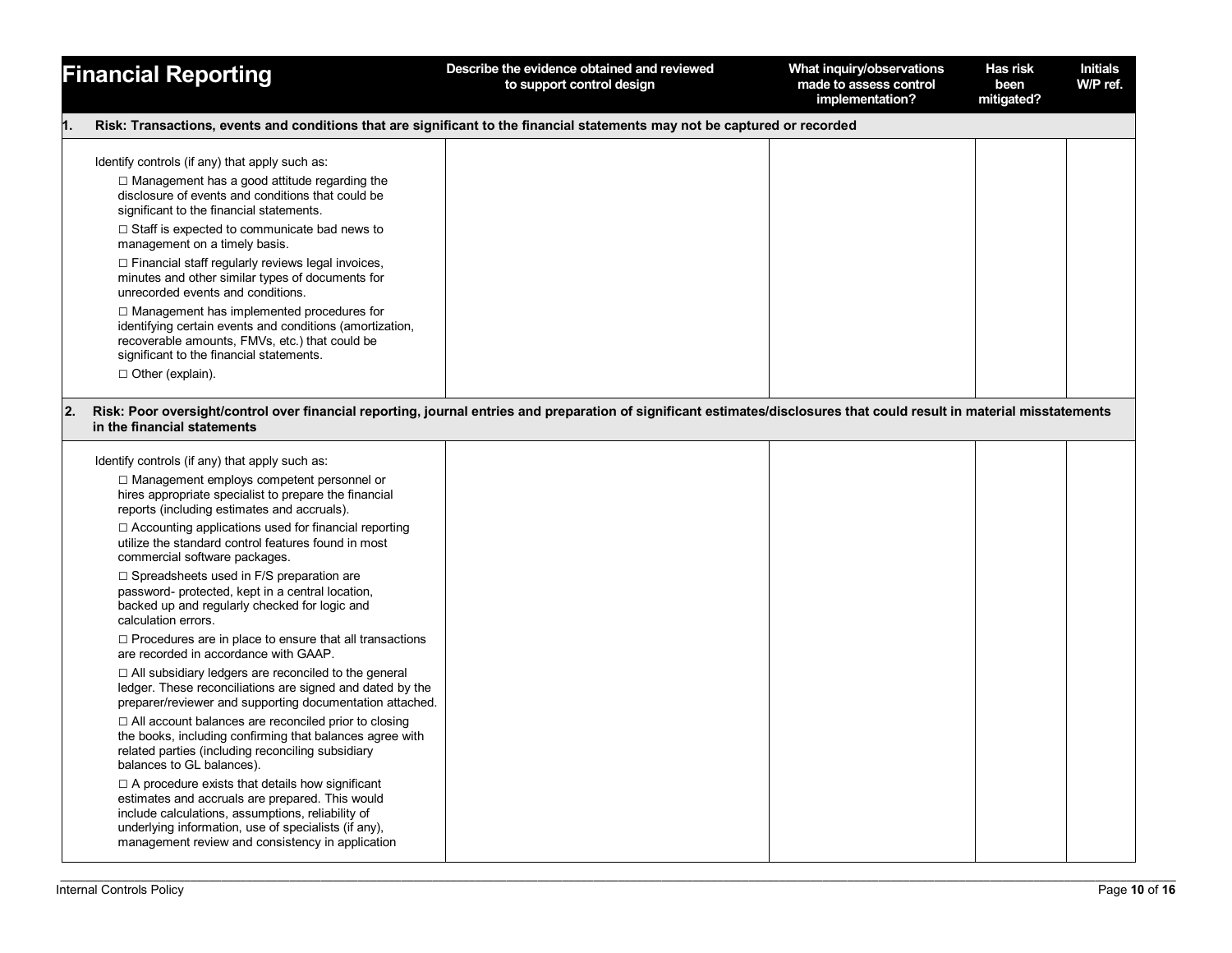| <b>Financial Reporting</b>                                                                                                                                                                                                                                                                                                                                                                                                                                                                                                                                                                                                                                                                                                                   | Describe the evidence obtained and<br>reviewed to support control design | What inquiry/observations<br>made to assess control<br>implementation? | <b>Has risk</b><br>been<br>mitigated? | <b>Initials</b><br>W/P ref. |
|----------------------------------------------------------------------------------------------------------------------------------------------------------------------------------------------------------------------------------------------------------------------------------------------------------------------------------------------------------------------------------------------------------------------------------------------------------------------------------------------------------------------------------------------------------------------------------------------------------------------------------------------------------------------------------------------------------------------------------------------|--------------------------------------------------------------------------|------------------------------------------------------------------------|---------------------------------------|-----------------------------|
| □ Period-end close procedures include definitions of account<br>classifications, assignment of responsibilities and due dates.<br>$\Box$ With regard to journal entries:<br>A checklist exists of standard closing entries,<br>Journal entry input is restricted to authorized<br>personnel, and<br>Manual entries are adequately supported and<br>approved by management.<br>$\Box$ Management reviews and initials:<br>Calculations of estimates and accruals.<br>Reports of all journal entries posted, and<br>The financial reports produced, and inquires into<br>variances and unusual amounts.<br>$\Box$ Access/authorization controls are in place to maintain the<br>integrity of the chart of accounts.<br>$\Box$ Other (explain). |                                                                          |                                                                        |                                       |                             |
| Risk: Significant matters relating to financial reporting may not be communicated to the board of directors or external parties such as bankers or regulators<br><b>3.</b>                                                                                                                                                                                                                                                                                                                                                                                                                                                                                                                                                                   |                                                                          |                                                                        |                                       |                             |
| Identify controls (if any) that apply such as:<br>$\Box$ Management prepares a monthly financial reporting<br>package (comparing actual results to budget) for<br>review by those charged with governance.<br>$\Box$ Regular financial reports are prepared for key<br>stakeholders such as financial institutions, investors,<br>funders and regulators.<br>$\Box$ Other (explain).                                                                                                                                                                                                                                                                                                                                                         |                                                                          |                                                                        |                                       |                             |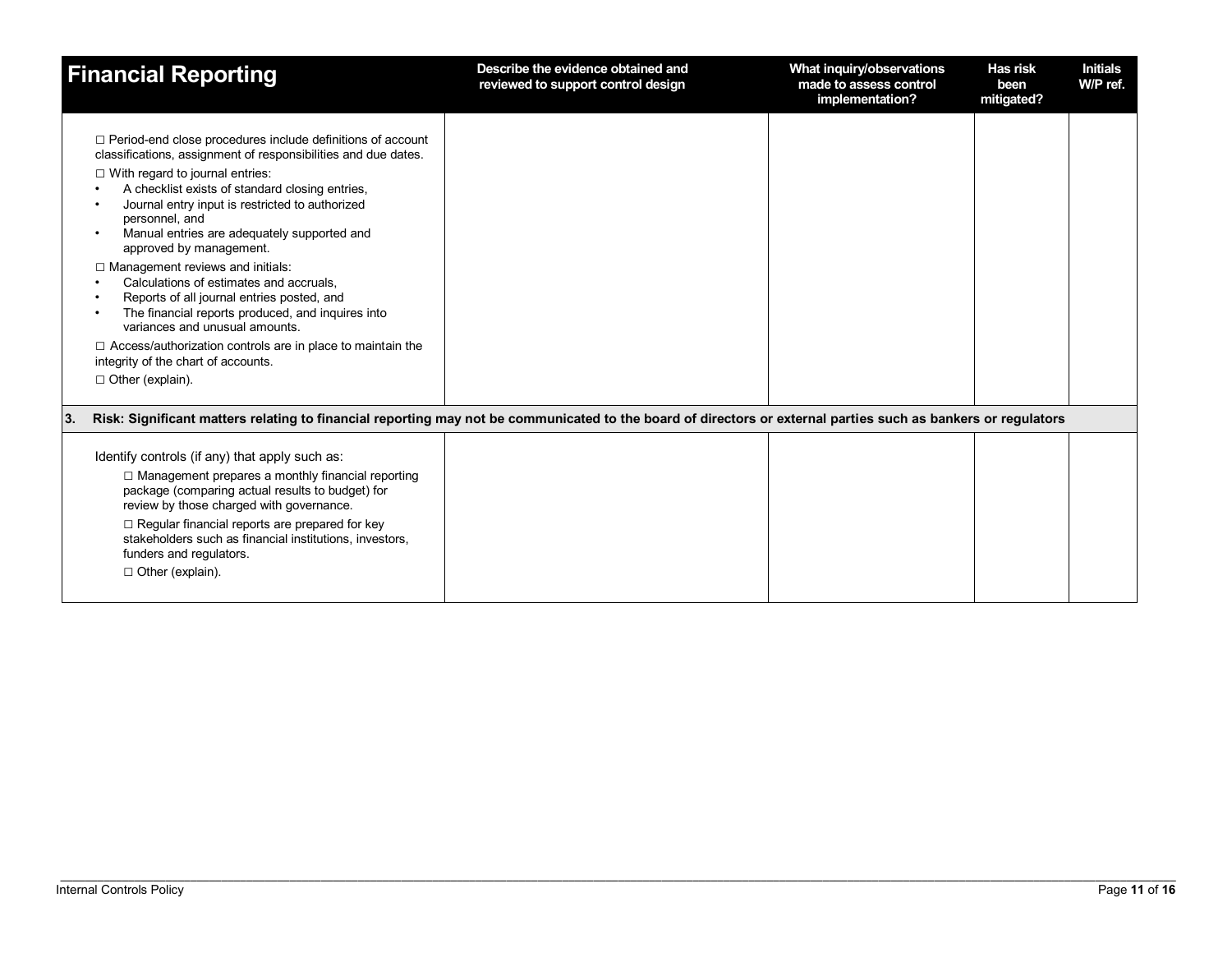| <b>Fraud Prevention</b>                                                                                                                                                                                                                                                                                                                                                                                                                                                                                                                                                                                                                                                                                                                                                                                                                                                                                                                                                                                                                                                                                                                                               | Describe the evidence obtained and<br>reviewed to support control design | What inquiry/observations<br>made to assess control<br>implementation? | Has risk<br>been<br>mitigated? | <b>Initials</b><br>W/P ref. |
|-----------------------------------------------------------------------------------------------------------------------------------------------------------------------------------------------------------------------------------------------------------------------------------------------------------------------------------------------------------------------------------------------------------------------------------------------------------------------------------------------------------------------------------------------------------------------------------------------------------------------------------------------------------------------------------------------------------------------------------------------------------------------------------------------------------------------------------------------------------------------------------------------------------------------------------------------------------------------------------------------------------------------------------------------------------------------------------------------------------------------------------------------------------------------|--------------------------------------------------------------------------|------------------------------------------------------------------------|--------------------------------|-----------------------------|
| Risk: Management has not considered or assessed the risks of fraud occurring (including management override)<br>1.                                                                                                                                                                                                                                                                                                                                                                                                                                                                                                                                                                                                                                                                                                                                                                                                                                                                                                                                                                                                                                                    |                                                                          |                                                                        |                                |                             |
| Identify controls (if any) that apply such as:<br>$\Box$ A positive workplace environment exists which<br>minimizes employees' sense of feeling abused,<br>threatened, or ignored.<br>$\Box$ Management reacts to and deals with acts of fraud, or<br>suspected fraud, in a manner that sends a strong<br>message to others that fraud will not be tolerated or<br>quietly ignored.<br>□ Management has a formal process for identifying and<br>documenting fraud risk which:<br>Explicitly considers potential fraud schemes and<br>scenarios,<br>Addresses fraudulent financial reporting and<br>misappropriation of assets by senior<br>management, and<br>Assesses the likelihood and the impact<br>(significance) of fraud.<br>$\Box$ Those charged with governance regularly consider<br>the potential for management override of controls.<br>$\Box$ Management has a policy of informing the auditor on<br>a timely basis about actual, suspected or alleged fraud<br>affecting the entity.<br>$\Box$ Where appropriate, a whistleblower program is in<br>place where reports are communicated directly to the<br>audit committee.<br>$\Box$ Other (explain). |                                                                          |                                                                        |                                |                             |
|                                                                                                                                                                                                                                                                                                                                                                                                                                                                                                                                                                                                                                                                                                                                                                                                                                                                                                                                                                                                                                                                                                                                                                       |                                                                          |                                                                        |                                |                             |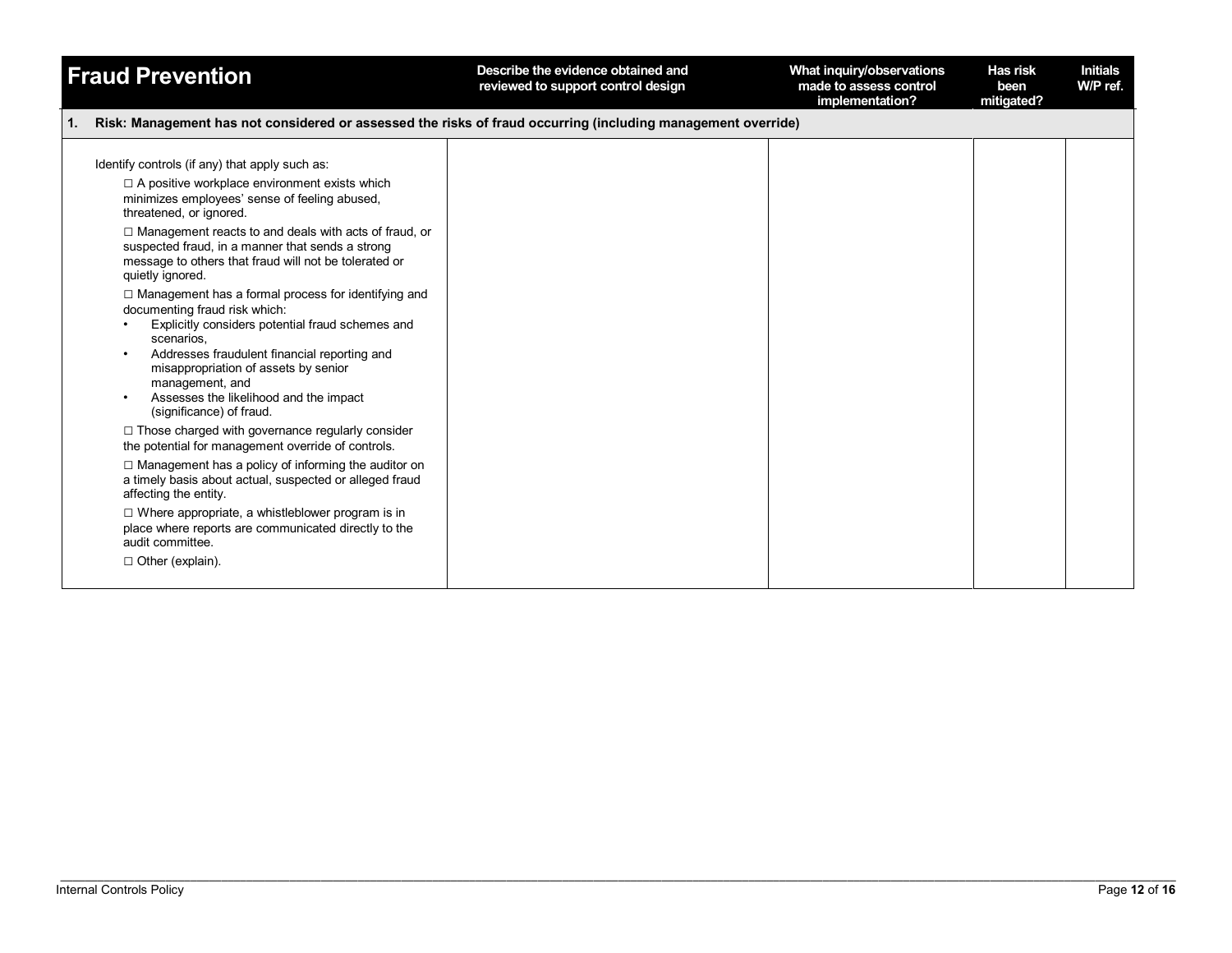| <b>Monitoring</b>                                                                                                                                                                                                                                                                                                                                                                                                                                                                                                                                                                                                                                                                                                              | Describe the evidence obtained and<br>reviewed to support control design | What inquiries/observations<br>made to assess control<br>implementation? | <b>Risk</b><br>mitigated? | <b>Initials</b><br>W/P ref. |
|--------------------------------------------------------------------------------------------------------------------------------------------------------------------------------------------------------------------------------------------------------------------------------------------------------------------------------------------------------------------------------------------------------------------------------------------------------------------------------------------------------------------------------------------------------------------------------------------------------------------------------------------------------------------------------------------------------------------------------|--------------------------------------------------------------------------|--------------------------------------------------------------------------|---------------------------|-----------------------------|
| Risk: No procedures exist to monitor whether internal controls are operating as intended or to correct identified control deficiencies on a timely basis                                                                                                                                                                                                                                                                                                                                                                                                                                                                                                                                                                       |                                                                          |                                                                          |                           |                             |
| Identify controls (if any) that apply such as:<br>$\Box$ Ongoing monitoring activities (such as exception and<br>IT reports, etc.) are in place to address the operation of<br>significant internal controls.<br>$\Box$ Procedures are in place to monitor when controls are<br>overridden and to determine if appropriate.<br>$\Box$ Periodic evaluations of controls are conducted on key<br>control systems by skilled personnel.<br>$\Box$ Management takes appropriate action on:<br>Exceptions to policies/procedures,<br>Correcting deficiencies in internal control<br>(including those identified by the auditor), and<br>Complaints of improper financial matters by<br>external parties.<br>$\Box$ Other (explain). |                                                                          |                                                                          |                           |                             |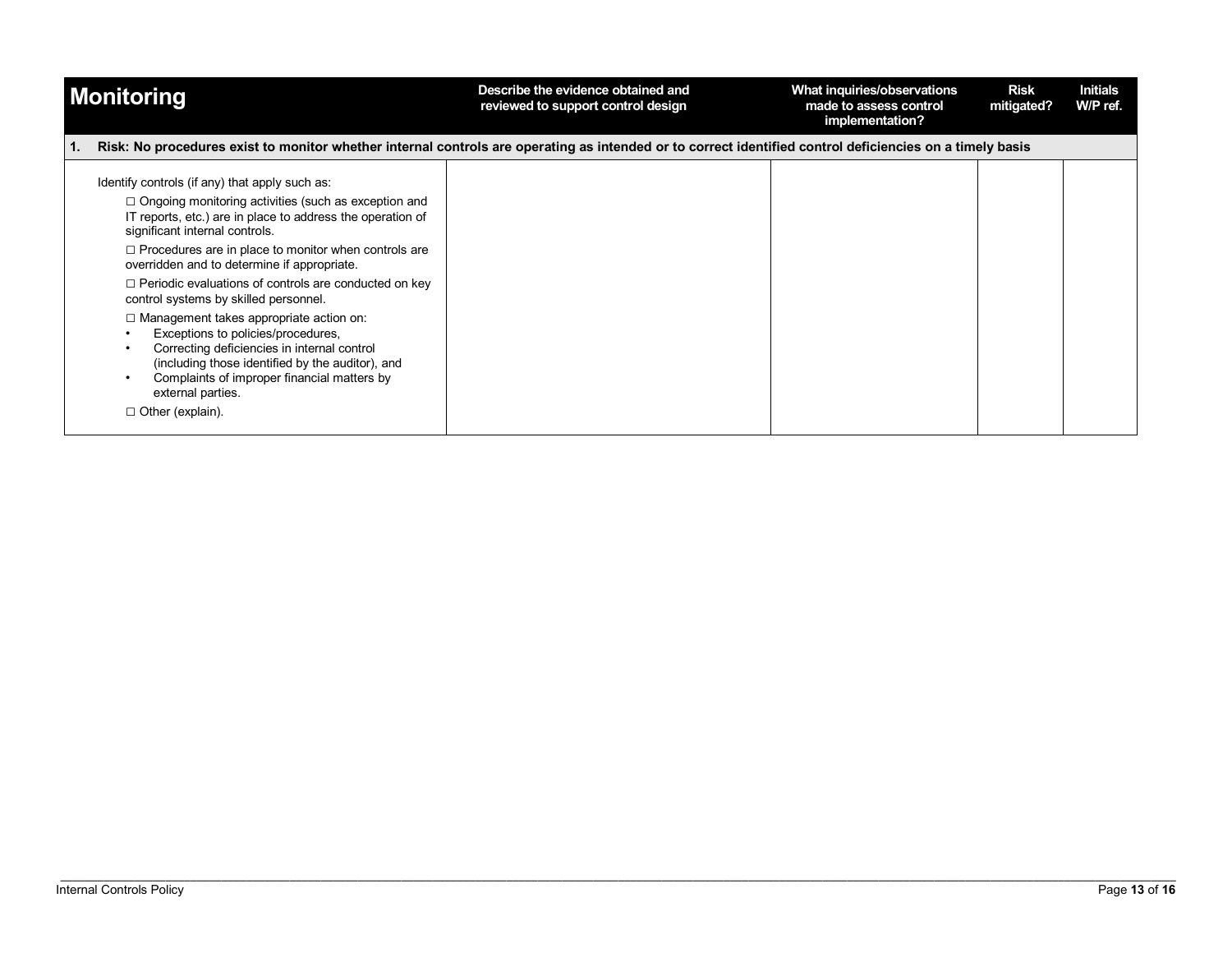|    | <b>General IT Controls</b>                                                                                                                                                                                                               | Describe the evidence obtained and<br>reviewed to support control design | What inquiries/observations<br>made to assess control<br>implementation? | <b>Risk</b><br>mitigated? | <b>Initials</b><br>W/P ref. |
|----|------------------------------------------------------------------------------------------------------------------------------------------------------------------------------------------------------------------------------------------|--------------------------------------------------------------------------|--------------------------------------------------------------------------|---------------------------|-----------------------------|
| 1. | Risk: Possible destruction of data, improper changes, unauthorized or non-existent transactions, or inaccurate recording of transactions                                                                                                 |                                                                          |                                                                          |                           |                             |
|    | Identify controls (if any) that apply such as:<br>$\Box$ A job description exists for the IT manager and<br>support staff (or person(s) assigned with IT<br>responsibilities).<br>$\Box$ Where a part-time IT support person is employed |                                                                          |                                                                          |                           |                             |
|    | (agency or individual), a signed engagement letter is<br>obtained, setting out roles and responsibilities.                                                                                                                               |                                                                          |                                                                          |                           |                             |
|    | □ The data access and span of control exercised by IT<br>staff is limited, where possible, through access cards,<br>passwords and segregation of duties.                                                                                 |                                                                          |                                                                          |                           |                             |
|    | $\Box$ Contracts are signed with qualified third-party service<br>providers that address the expectations, risks, security<br>controls and procedures/controls for information<br>processing (e.g., payroll).                            |                                                                          |                                                                          |                           |                             |
|    | □ Job performance of IT staff is periodically evaluated,<br>reviewed with the employee and appropriate action<br>taken.                                                                                                                  |                                                                          |                                                                          |                           |                             |
|    | $\Box$ Training policies address prospective roles and<br>responsibilities and expected levels of performance.                                                                                                                           |                                                                          |                                                                          |                           |                             |
|    | □ Management prepares a yearly IT plan/budget that<br>sets out expectations and monetary constraints.                                                                                                                                    |                                                                          |                                                                          |                           |                             |
|    | □ Management has developed IT performance indicators<br>and data is regularly collected and reported regarding<br>achievement of these benchmarks.                                                                                       |                                                                          |                                                                          |                           |                             |
|    | $\Box$ Other (explain).                                                                                                                                                                                                                  |                                                                          |                                                                          |                           |                             |
| 2. | Risk: No alignment exists between business objectives, risks and IT plans                                                                                                                                                                |                                                                          |                                                                          |                           |                             |
|    |                                                                                                                                                                                                                                          |                                                                          |                                                                          |                           |                             |
|    | Identify controls (if any) that apply such as:<br>$\Box$ Management has prepared a plan (detailed budget)<br>for IT that aligns business objectives with IT<br>strategies.                                                               |                                                                          |                                                                          |                           |                             |
|    | $\Box$ Management seeks input for the IT plan (needs and<br>emerging risks) from others within entity.                                                                                                                                   |                                                                          |                                                                          |                           |                             |
|    | $\Box$ The IT group monitors its progress against the plan<br>and takes appropriate action.                                                                                                                                              |                                                                          |                                                                          |                           |                             |
|    | $\Box$ Other (explain).                                                                                                                                                                                                                  |                                                                          |                                                                          |                           |                             |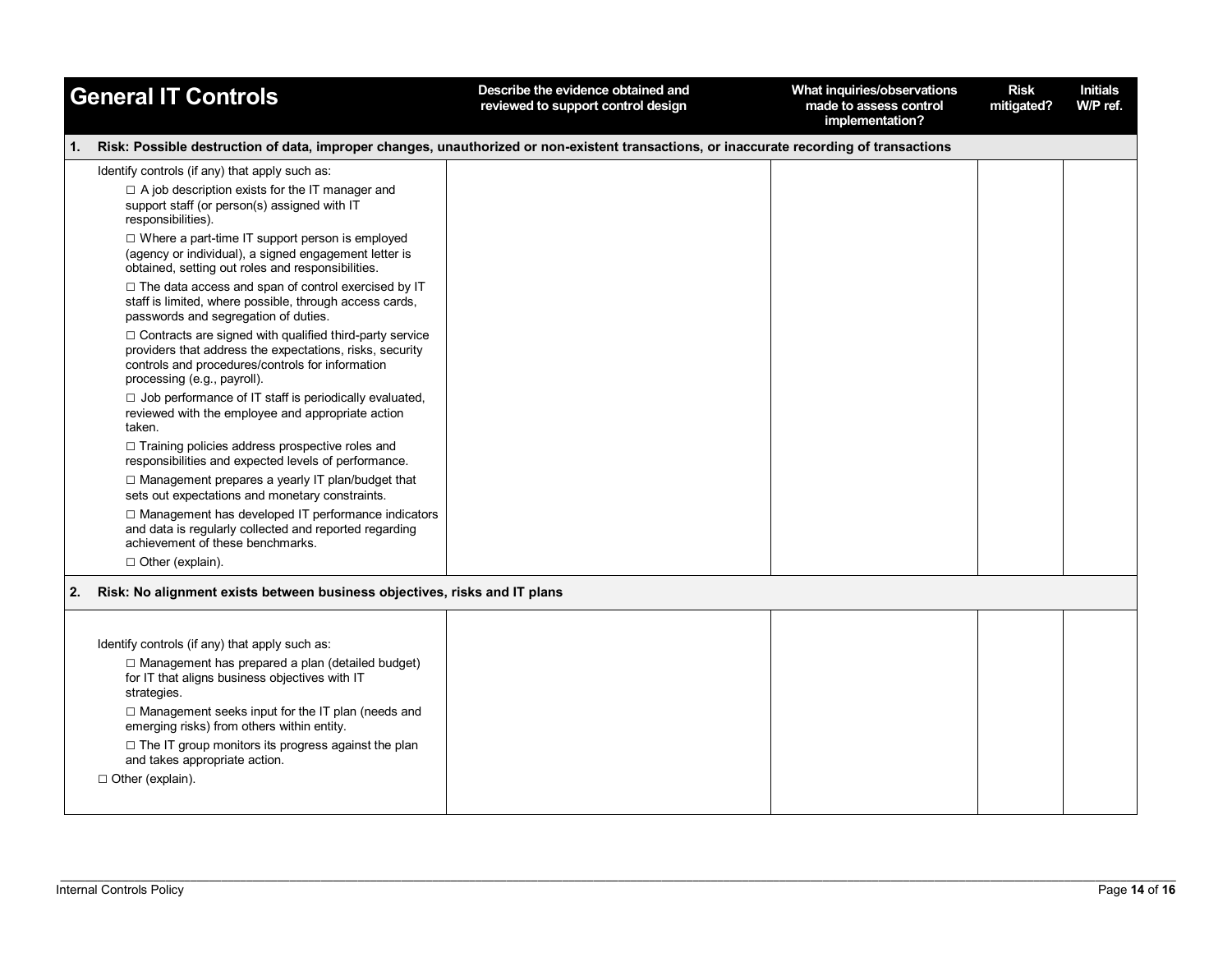| <b>General IT Controls</b> |                                                                                                                                                                    | Describe the evidence obtained and<br>reviewed to support control design | What inquiries/observations<br>made to assess control<br>implementation? | <b>Risk</b><br>mitigated? | <b>Initials</b><br>W/P ref. |
|----------------------------|--------------------------------------------------------------------------------------------------------------------------------------------------------------------|--------------------------------------------------------------------------|--------------------------------------------------------------------------|---------------------------|-----------------------------|
| 3.                         | Risk: Reliance is placed on systems/programs that are inaccurately processing data or processing inaccurate data                                                   |                                                                          |                                                                          |                           |                             |
|                            | Identify controls (if any) that apply such as:<br>□ Entity uses mainstream accounting and other software<br>packages with no modification.                         |                                                                          |                                                                          |                           |                             |
|                            | $\Box$ Access to applications is restricted by passwords,<br>etc. to authorized personnel.                                                                         |                                                                          |                                                                          |                           |                             |
|                            | $\Box$ Staff that uses or enters data into software applications<br>has been suitably trained.                                                                     |                                                                          |                                                                          |                           |                             |
|                            | $\Box$ Only authorized software is permitted for use by<br>employees.                                                                                              |                                                                          |                                                                          |                           |                             |
|                            | $\Box$ Custom software is subject to an appropriate level of<br>testing before being implemented.                                                                  |                                                                          |                                                                          |                           |                             |
|                            | □ Program changes are subject to formal change<br>management procedures.                                                                                           |                                                                          |                                                                          |                           |                             |
|                            | □ Other (explain).                                                                                                                                                 |                                                                          |                                                                          |                           |                             |
| 4.                         | Risk: Possible destruction of data, improper changes, unauthorized or non-existent transactions, or inaccurate recording of transactions                           |                                                                          |                                                                          |                           |                             |
|                            | Identify controls (if any) that apply such as:                                                                                                                     |                                                                          |                                                                          |                           |                             |
|                            | $\Box$ System infrastructure (network operating systems,<br>servers, firewalls, routers, switches, etc.) is properly<br>configured to prevent unauthorized access. |                                                                          |                                                                          |                           |                             |
|                            | $\Box$ Management protects data in storage and during<br>transmission against unauthorized access or modification.                                                 |                                                                          |                                                                          |                           |                             |
|                            | $\Box$ Data files and critical applications are regularly<br>backed up and stored in offsite locations.                                                            |                                                                          |                                                                          |                           |                             |
|                            | $\Box$ Access to IT facilities, equipment and applications<br>(including remote access) is restricted to authorized<br>personnel.                                  |                                                                          |                                                                          |                           |                             |
|                            | $\Box$ Passwords are changed on a regular basis.                                                                                                                   |                                                                          |                                                                          |                           |                             |
|                            | □ Policies exist to ensure departing employees are denied<br>access to software programs and databases.                                                            |                                                                          |                                                                          |                           |                             |
|                            | □ Procedures exist to protect against computer viruses. □<br>Periodic testing is performed to confirm that the<br>software and network infrastructure is secure.   |                                                                          |                                                                          |                           |                             |
|                            | $\Box$ Other (specify).                                                                                                                                            |                                                                          |                                                                          |                           |                             |